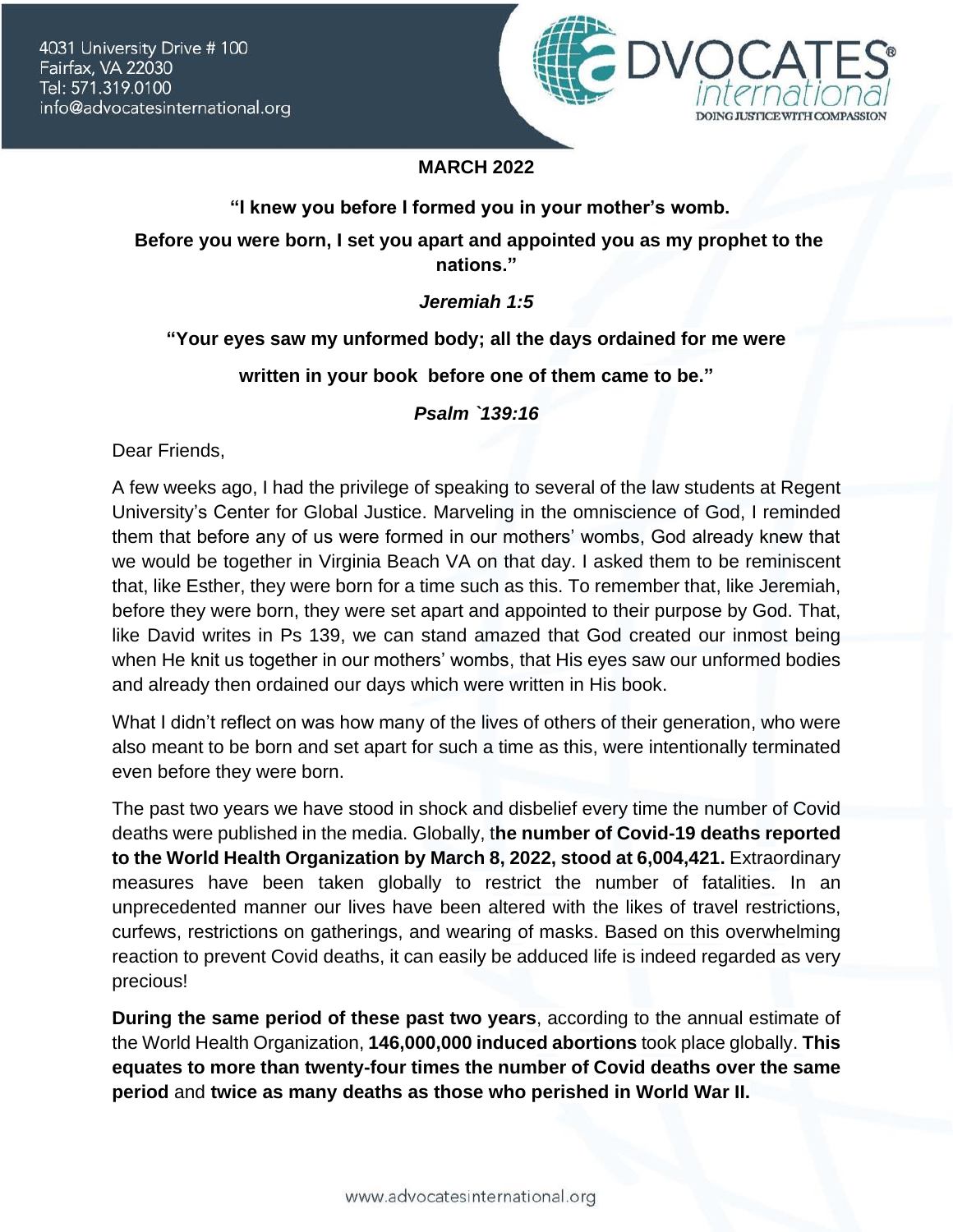According to data of the US Centers for Disease Control and the Guttmacher Institute, there have been around **63 million abortions** in the USA since the US Supreme Court ruling in **Roe v Wade** in 1973.

**Were these unborn children never intended to play a role in God's kingdom agenda?** Should we simply concede that God did not also know these unborn ones before they were conceived or, did He not set them apart for His purposes before they were born?

I often wonder whether something **does not change irrevocably in the psyche and soul of a nation when abortion on demand is legalized.** We are always appalled when we hear of a small child who is abused, abandoned, or killed. We express our repulsion with words like *"barbaric, brutal, cruel, inhumane, atrocious and heartless"*. Should we really be shocked by this if only a few months or years before, the mother could legally take the life of that same child?

I have never heard a pregnant woman use the words *"I am expecting a fetus".* Even if it is an unwanted pregnancy, she would use the word *"baby"* - thereby acknowledging that she is carrying life. **Can value and respect for life ever be upheld in a society where mothers have the free choice to terminate an inconvenient pregnancy?**

In 1998 and in 2004, I was part of team of the **Christian Lawyers Association of South Africa** who challenged different aspects of our **Choice on Termination of Pregnancy Act of 1996** in Court. I have personally experienced the powerless feeling of losing both those cases on technical points before any scientific evidence could be presented to Court. When I see the **unprecedented escalation of violent crime in South Africa**, I am convicted that, by legalizing abortion on demand in 1997, our beloved country instantly lost respect for life.

Having said that**, we dare not ignore the desperate circumstances that so many women in the world find themselves in.** Before the throne of God, we may not be indifferent to the plight of women who fall pregnant in conditions which were not of their own choice. The obvious ones are pregnancies resulting from rape or incest, circumstances where the baby would have fetal birth defects or pregnancies which threaten the physical or mental well-being of the mother. According to the Guttmacher Institute these reasons make up not more than 7% of the total number of decisions to have an abortion. **The remaining 93% of abortions are thus for economic or social reasons.**

As you know, our motto at Advocates International is "*Doing Justice with Compassion".*  When it comes to abortion on demand, there are many ways in which we can be involved in **"Doing justice".** If abortion on demand has not been legalized in your country or if it is legal only under restricted circumstances, every attempt should be made by Christian Lawyers to ensure that it remains so.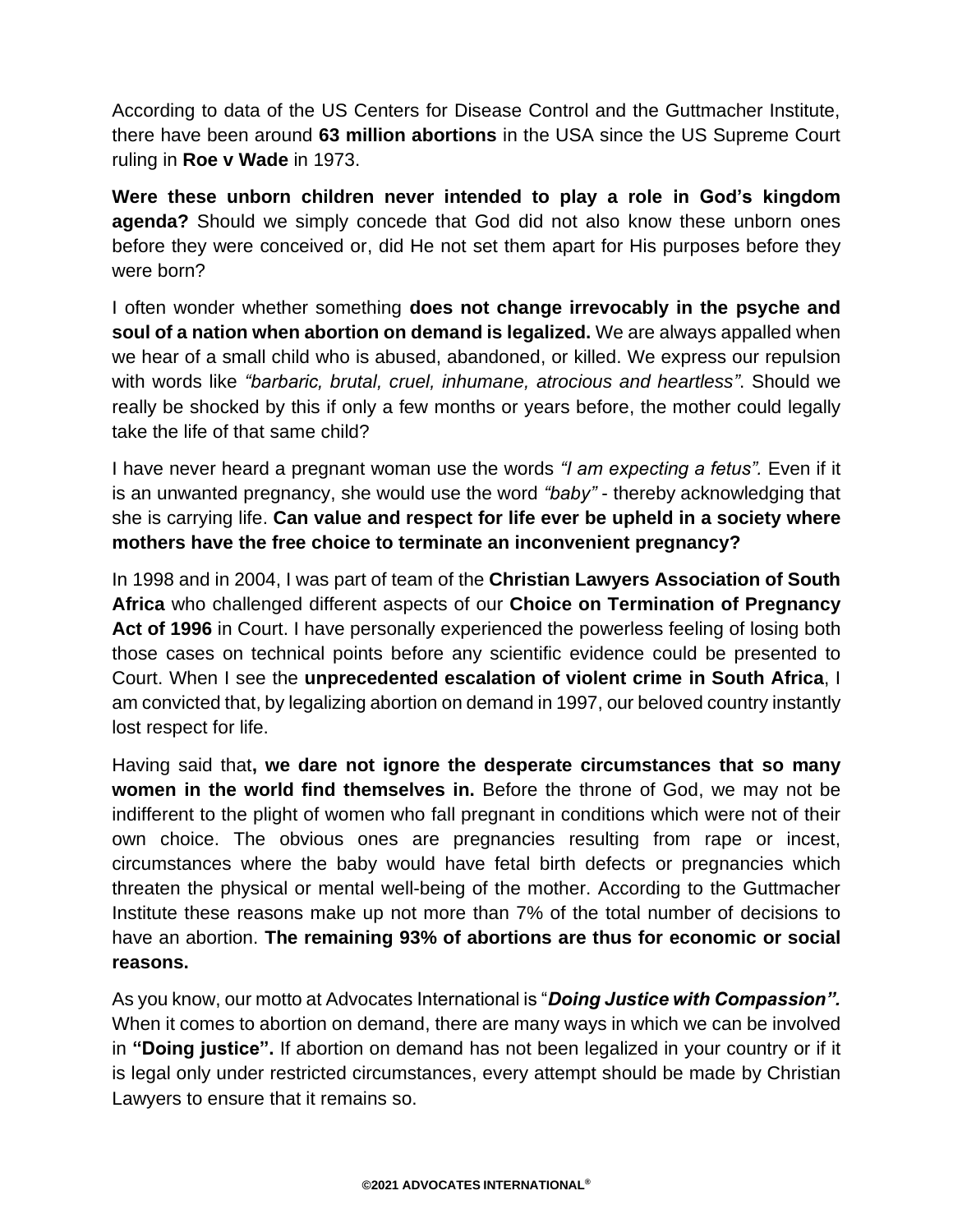In countries where legislation allows termination of pregnancy on demand, we **should constantly endeavor to influence such legislation**. In 2021, more than 5 000 people took part in Walk for Life in Adelaide, South Australia opposing legislation permitting abortion on-demand, up until birth, for any reason that two medical professionals can agree on. Despite the legislation being passed in 2021, another Walk for Life took place in February this year. We salute our brother Mark Mudri and his fellow South Australians for not giving up!

Even if it is not possible to overturn existing legislation or decided cases in your countries, every attempt must be made to restrict the number of abortions that are taking place. This can include legislation confining abortions to only the first 12 weeks of pregnancy, restricting the category of health care workers who may perform abortions, limiting the range of drugs used in abortions and legislative protection of Christian doctors and healthcare workers who are opposed to abortion.

Equally important is to ensure that **pregnant women are enabled to make a fully informed choice** by being given all relevant information relating to the status of the development of the fetus, has access to ultrasound examinations and sufficient counselling which should include information on the long term emotional and physical risks of having an abortion. Coming from the developing world, I fully understand that there are many countries where this is simply not feasible. Unfortunately, very often foreign aid to a developing country is connected to so-called "*reproductive health*".

As a Christian lawyer, **you are though in the best position** to know what can still be done from a legislative point of view to save the lives of the unborn in your country. **We may never give up our attempts to turn the tide in our courts and in our legislators.** 

As Christian lawyers, the **"With compassion"** part is more difficult for us when it comes to a desperate woman seeking an abortion. When we focus on God's directions as we learn them from Scripture, it is easy for us to speak judgment on all of those who fall short of His instructions. On the other hand, **if we follow Jesus' example, we can have empathy and reach out to those facing the crisis of an unwanted pregnancy.**

No doubt there are women who fall pregnant resulting from their own reckless sexual behavior. Sometimes these women even have repeated abortions which effectively amount to a form of birth control for them. Unfortunately, while we live in this broken world, that will never change.

On the other hand, there are **millions of pregnant women globally who are already marginalized** in their communities, who often already have several children and **have meagre or no resources to bring their children up.** In many cases these women are in fact married or in long-term relationships but do not have access to birth control, or their birth control fails. Similarly, their cultural context may demand full submission from them to their husbands or partners, without being able to refuse sexual intercourse.